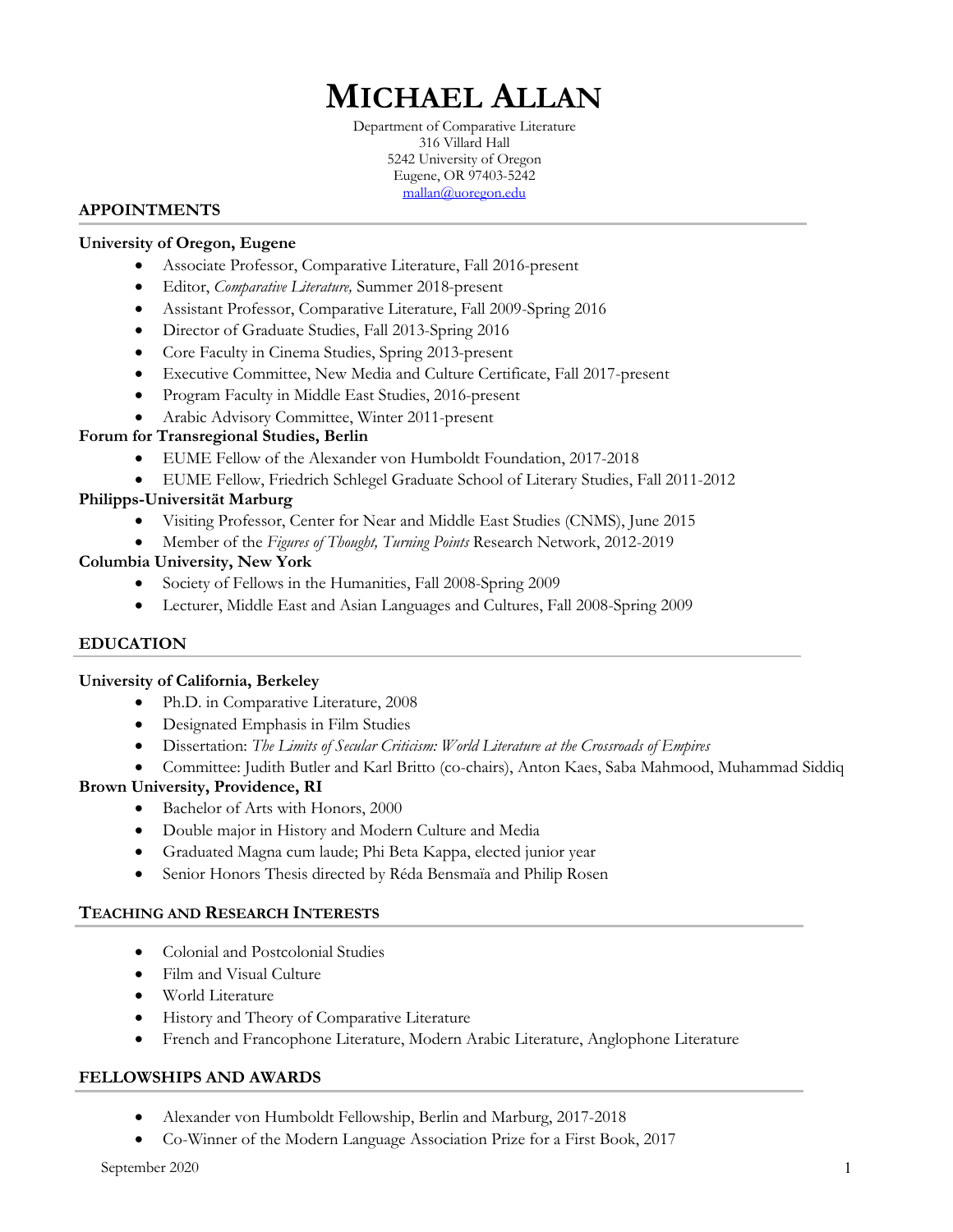- David M. and Nancy L. Petrone Faculty Scholar at the University of Oregon, 2016-2019
- EUME Fellow with the Forum Transregionale Studien at the Wissenschaftskolleg zu Berlin, 2011-2012
- New Faculty Award, University of Oregon, 2010-2011
- Columbia Society of Fellows in the Humanities, 2008-2009
- Michigan Society of Fellows, 2008-2011 (Declined)
- A. Owen Aldridge Prize from the American Comparative Literature Association, 2006
- Townsend Fellow at the Doreen B. Townsend Center for the Humanities at Berkeley, 2006-7
- Sultan Fellow at the Center for Middle East Studies at Berkeley, 2006-7
- Pre-doctoral Multi-year Humanities Fellowship, Fall 2001-Spring 2005
- FLAS Fellowship to study Arabic at Middlebury College, Summer 2002
- First Place in the Margaret B. Stillwell Prize for Book Collecting, Spring 2000
- Class of 1872, Albert Arnold Bennett Award for Outstanding Honors Thesis, Spring 2000
- Brown University Resource Scholar, Spring 2000
- Royce Fellow at Brown University, Summer 1998- Summer 2000
- A.B. Johnson Award for French Studies at Brown University, Fall 1996

## **PUBLICATIONS**

## BOOK

• *In the Shadow of World Literature: Sites of Reading in Colonial Egypt* Princeton University Press (Spring 2016) Co-Winner of the Modern Language Association Prize for a First Book, 2017

Reviews: The Immanent Frame (Tom McEnaney, Angie Heo, Mimi Winik, Siraj Ahmed, Avi Alpert, Jeffrey Sacks), Syndicate Network (Jean-Michel Landry, Ellen McLarney, Zeina Halabi, Jerilyn Sambrooke, Maha AbdelMegeed, Jordan Alexander Stein), *Journal of Arabic Literature* (Hoda ElShakry), *Arab Studies Journal* (Elizabeth Holt), *Middle East Journal of Culture and Communication* (Shir Alon), *al-Ahram Weekly* (Nahed Nasr)*, The Bulletin of the School of Oriental and African Studies* (R.C. Ostle)*, Oxford Comparative Criticism and Translation* (Lijing Peng)

## EDITOR:

- *Pensando com Saba Mahmood: Aprensentação* Special Dossier of *Debates do NER*, co-edited with Bruno Reinhardt, Vol. 2, No. 26, 2019.
- *Lingua Franca: Toward a Philology of the Sea* Special Issue of *Philological Encounters,* co-edited with Elisabetta Benigni, (Leiden: Brill, 2017)
- *Reading Secularism: Religion, Literature, Aesthetics* Special Issue of *Comparative Literature,* Vol. 65, No. 3, Summer 2013

## PEER-REVIEWED ARTICLES:

- "Translating Whispers: Reading, Recitation, Realism" *SubStance,* forthcoming
- "Dying to Read: Reflections on the Ends of Literacy" *New Literary History,* Volume 51, Number 2, Spring 2020, 281-298.
- "Picturing *Other* Languages: Reflections on Photography and Philology" *College English*, Volume 82, Number 1, September 2019. 94-112.
- "Old Media/New Futures: Revolutionary Reverberations of Fanon's Radio" *PMLA*, "New Geographies of Reading," 134.1, Spring 2019.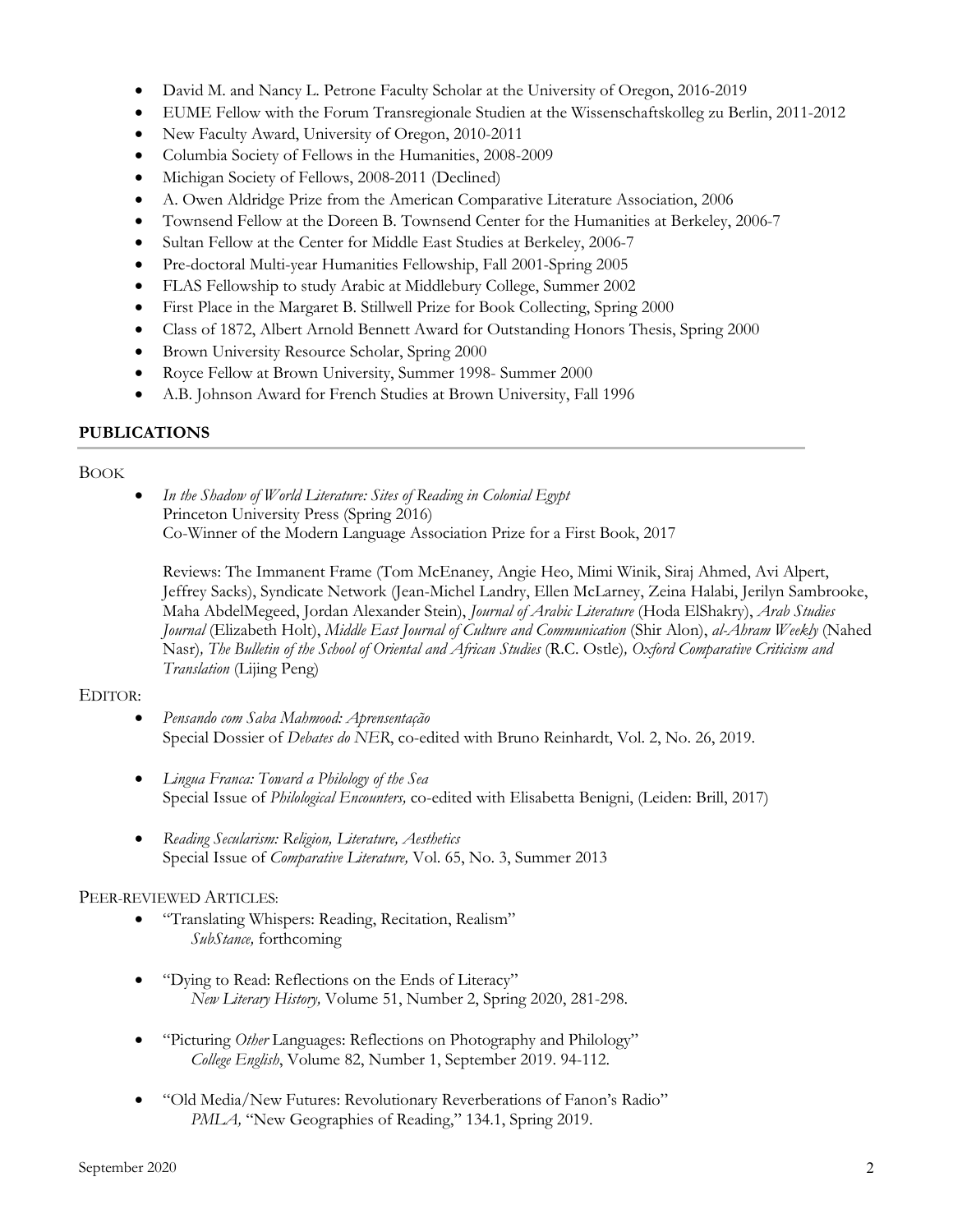- "Re-Reading the Arab Darwin: The Lewis Affair and Naguib Mahfouz's *Palace of Desire" Modernism/Modernity,* Volume 23, Number 2, 2016. 319-340.
- "Scattered Letters: Translingual Poetics in Assia Djebar's *L'Amour, La Fantasia*" *Philological Encounters*, Volume 2, Issue 1. 2016.
- "Queer Couplings: Formations of Religion and Sexuality in *The Yacoubian Building*" *The International Journal of Middle East Studies*, 44:4, 2013, 253-269.
- "How *Adab* Became Literary: Formalism, Orientalism and the Institutions of World Literature" *Journal of Arabic Literature* 43: 2-3, 2012, 172-196.
- "Deserted Histories: The Great Pyramid and Early Film Form" *Early Popular Visual Culture*, 6:2, July 2008, 159-170.
- "Reading With One Eye, Speaking With One Tongue: The Problem of Address in World Literature" *Comparative Literature Studies,* Volume 44, no. 1-2, Fall 2007, 1-19. Awarded the A. Owen Aldridge Prize
- "Fanon and the Flesh of Language: Towards a Material Linguistics of Colonial Subjection" *Equinoxes*, Number 4, Winter 2004 http://www.brown.edu/Research/Equinoxes/journal/Issue%204/eqx4\_Allen.htm
- "The Location of Lebanon: Portraits and Places in the Videography of Jayce Salloum" *Parachute*, Volume 108 *Beyrouth\_Beirut*, Fall 2002, 164-176; Simultaneously published as "Le Lieu Liban: Portraits et Sites dans L'Art Vidéo de Jayce Salloum" translated by Denis Lessard,

BOOK CHAPTERS, ARTICLES, ENCYCLOPEDIA ENTRIES, AND EDITORIAL INTRODUCTIONS:

- "Hermenêutica" (A Hermeneutical Approach) *Debates do NER*, Vol. 2, No. 26, 2019, 211-216.
- "Sobre Amor e trabalho" (Of Love and Work) Co-authored with Bruno Reinhardt, *Debates do NER*, Vol. 2, No. 26, 2019, 137-141.
- Youssef Chahine's *Iskandariyya…Leh?* (Article) Entry for the *Global Encyclopedia of Lesbian, Gay, Bisexual, Transgender, and Queer History* (New York: Charles Scribner's Sons, 2019).
- "Lingua Franca: Toward a Philology of the Sea" (Introduction) Co-authored with Elisabetta Benigni, Special Issue of *Philological Encounters*, 2017
- "Fictional Futures and Literary Pasts: Reflections on Houellebecq's *Submission*," *Telos*-scope, December 2015 http://www.telospress.com/author/mallan/
- "You, The Sacrificial Reader: Poetics and Pronouns in Mahmoud Darwish's 'al-Qurban'" Friederike Pannewick and Georges Khalil (eds.), *Commitment and Beyond: Reflections on/of the Political in Arabic Literature since the 1940s*, (Wiesbaden: Reichert-Verlag, 2015).
- "The Hermeneutics of the Other: Intersubjectivity and the Limits of Narration in Rashid al-Daif's *How the German Came to His Senses*" Ken Seigneurie (ed.), *What Makes a Man?*, (Austin: University of Texas Press, 2015), 214-227.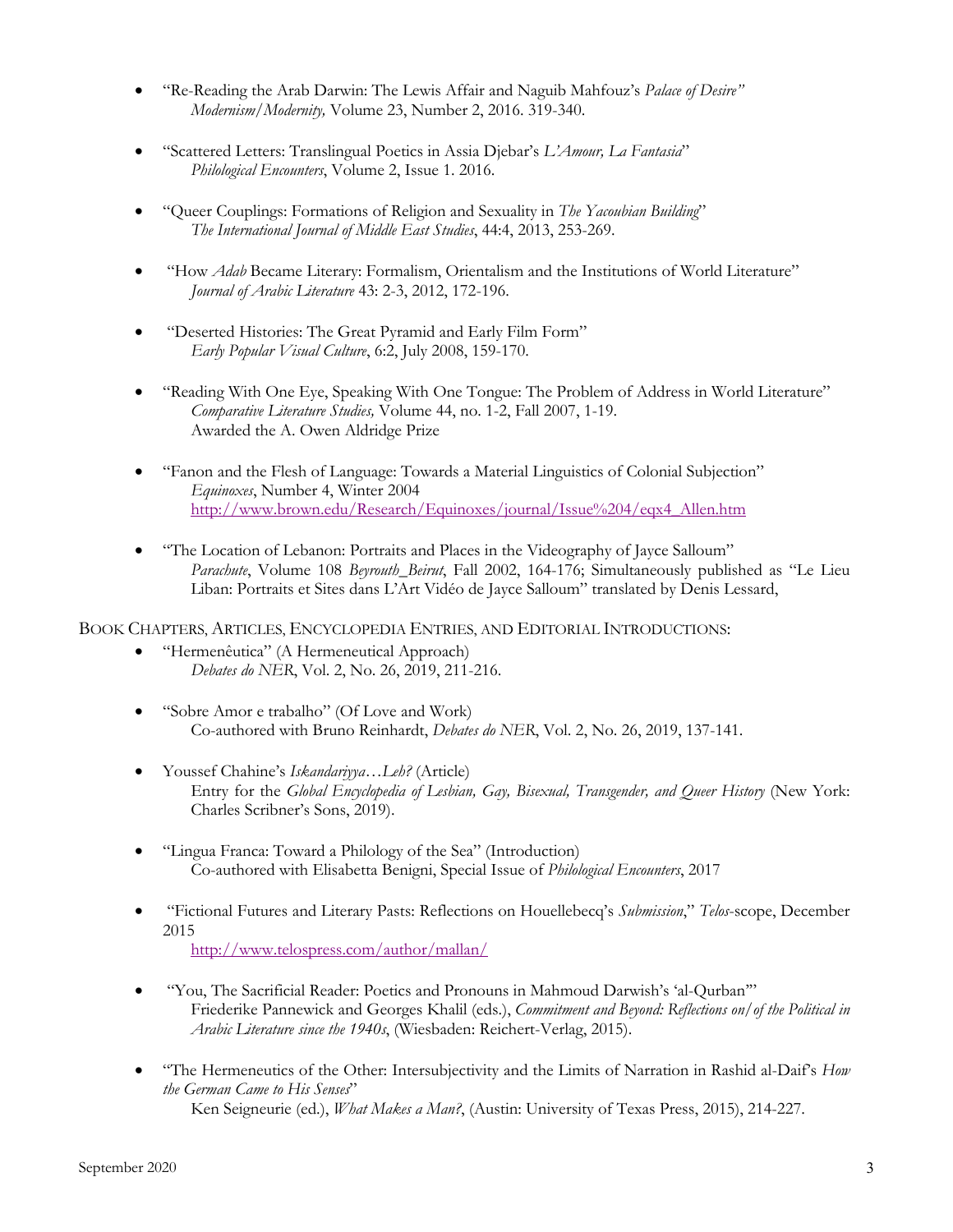• "Reading Secularism: Religion, Literature, Aesthetics" (Introduction) *Comparative Literature,* Vol. 65, No. 3, Summer 2013, 257-264.

TRANSLATIONS, BOOK REVIEWS AND REPORTS:

- Book Review of Joan Scott, *Sex and Secularism The Journal of Modern History,* Vol. 91 No. 1, March 2019, 149-150.
- "Vectors of Translation"

Essay in response to Omnia El Shakry's *The Arabic Freud* for the forum on "New Directions in Science and Islam" at The Immanent Frame, Summer 2018 https://tif.ssrc.org/2018/10/11/vectors-of-translation/

• "Reading with Saba"

Essay published in honor of Saba Mahmood at the Berkley Center for Religion, Peace and World Affairs at Georgetown University, Spring 2018 https://berkleycenter.georgetown.edu/responses/reading-with-saba

- Five responses dedicated to *In the Shadow of World Literature* on *Syndicate Lit*, November-December 2017 Ellen McLarney (Duke), Zeina Halabi (AUB), Jerilyn Sambrooke (UC Berkeley), Maha AbdelMegeed (Berlin), Jordan Stein (Fordham) https://syndicate.network/symposia/literature/in-the-shadow-of-world-literature/
- Five responses dedicated to *In the Shadow of World Literature* on the SSRC site *The Immanent Frame,*  Summer 2017

Tom McEnaney (UC Berkeley), Siraj Ahmed (CUNY), Mimi Winick (Rutgers), Avi Alpert (Rutgers), Jeff Sacks (UC Riverside) https://tif.ssrc.org/category/exchanges/book-blog/book-forums/shadow-world-literature/

- Audio Interview with Nadirah Mansour for New Books Networks, August 2017 http://newbooksnetwork.com/michael-allan-in-the-shadow-of-world-literature-sites-of-reading-incolonial-egypt-princeton-up-2016/
- Interview for the Forum for Transregional Studies, April 2017 https://trafo.hypotheses.org/6370
- Introduction to a Symposium on Saba Mahmood's *Religious Difference in a Secular Age: A Minority Report Syndicate Theology*, July 2016 https://syndicatetheology.com/symposium/religious-difference-in-a-secular-age/
- Book Review of Karen Beckman and Liliane Weisseberg (eds.), *On Writing With Photography Comparative Literature Studies*, Volume 52, No. 2, 2015.
- Book Review of Moneera al-Ghadeer, *Desert Voices: Bedouin Women's Poetry in Saudi Arabia The Journal of Arabic Literature* (43: 2-3) 2012, 532-534.
- Book Review of *In the Presence of Absence* by Mahmoud Darwish *The Poetry Project Newsletter*, January 2012, 23.
- Book Review of *The Ashgate Research Companion to Multiculturalism The Journal of Intercultural Studies,* 32:4, August 2011, 446-448.
- Translation of "Cimenatograph [Sic]" (with Mohamed Talaat) *Early Popular Visual Culture*, 6:2, July 2008, 187.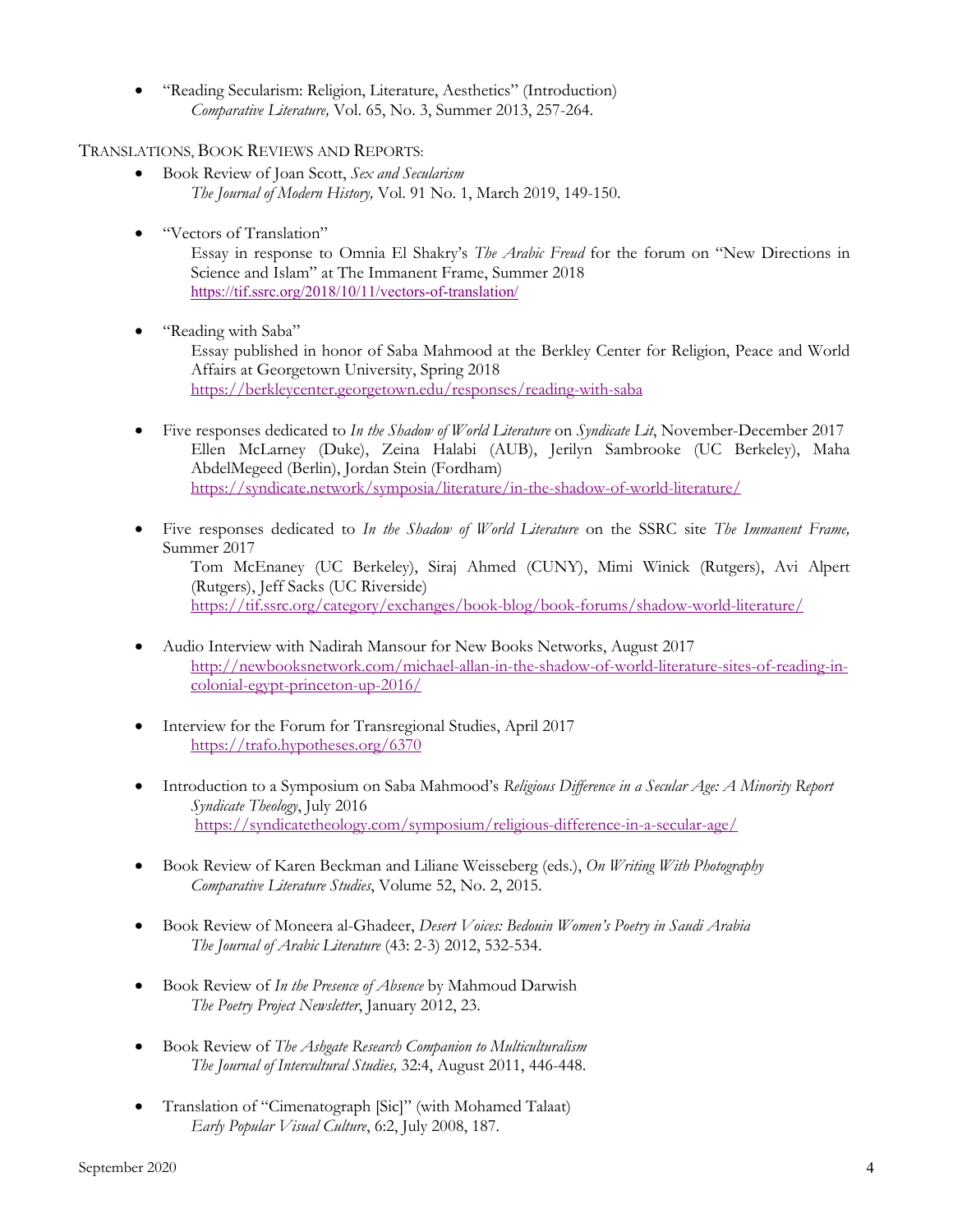- Book Review of *On Shifting Ground: Muslim Women in the Global Era The Journal of North African Studies*, 12:2, June 2007, 261-3.
- "The Limits of Secular Criticism: Reflections on Literary Reading in a Colonial Frame" Townsend Center for the Humanities Newsletter, February 2007
- Translation of Claude Imbert, "Aby Warburg, Between Kant and Boas: From Aesthetics to the Anthropology of Images" (with Nima Bassiri) *Qui Parle,* Vol. 16, No. 1, 2006, 1-45.
- "Traveling Traditions: Comparative Perspectives in Near Eastern Literatures" Final Report for the Beirut Summer Academy of the Wissenschaftskolleg, Summer 2006
- "When the Coffee Gets Cold: The Photography of Kegham Djeghalian" Essay included as part of an exhibition at the Sony Gallery, Cairo, Egypt, Spring 2006

## WORKS IN PROGRESS:

- *Picturing the World: The Global Routes of Early Cinema* (Book) Drafts of three chapters on early Lumière Brothers films in Algeria, Egypt and Palestine
- "Dying to Read: Reflections on Literacy and Modernity" Article for a special issue of *New Literary History*
- "Drawing Lines in the Sand: Cartoons and Caricature Beyond East/West" (Article)

## **CONFERENCES**

- "Cinematic Sovereignty?" Presentation on the panel, Poetics of Sovereignty, at the American Comparative Literature Association in Chicago, March 2021.
- "Seeing Other Languages: Photography, Philology, Orientalism" Presentation on the panel, Orientalism, Philology, World Literature, at the Modern Language Association in Seattle, January 2020.
- "Facing the Camera: The Lumière Brothers in Jerusalem" Presentation on the panel, French Film Archives and Imperial Debris, at Visible Evidence XXVI at the University of Southern California, July 2019.
- "Critically Disciplined? Literacy, Education, Colonialism" Invited to present at a conference on Critique of Violence/Violence of Critique at UC Riverside, May 2019
- "The Lumière Brothers, the Port of Algiers, and the Post-Cinematic Horizon" Presentation on the panel, Pleasure and Precarity at the Edge: Reading the Beach and the Harbor," at the *American Comparative Literatue Association*, March 2019
- "Envisioning Language: Reflections on Photography and Translation" Presentation on the panel, Weaving the Text: Changing Disciplinary Orientations, at the *Modern Language Association* in Chicago, January 2019.
- "Old Media/New Futures: Revolutionary Reverberations of Fanon's Radio" Presenation on the panel, The Postlingual Turn, at the *American Comparative Literature Association*, March 2018
- "Realism from the Talbotype to the Cinematograph: Philology, Photography, and Orientalism" Presentation on the panel, Re-Assessing Realism in the Cinema of North Africa and the Middle East, at the *Society for Cinema and Media Studies*, in Toronto, Canada, March 2018
- "Secular Storytelling: Reading Religion in the Empire of World Literature" Invited to present at "Religion and Politics in a Secular Age" at McGill University, January 2018
- "Hearing Culture in Texts: Language in Use versus Speech Act Theory"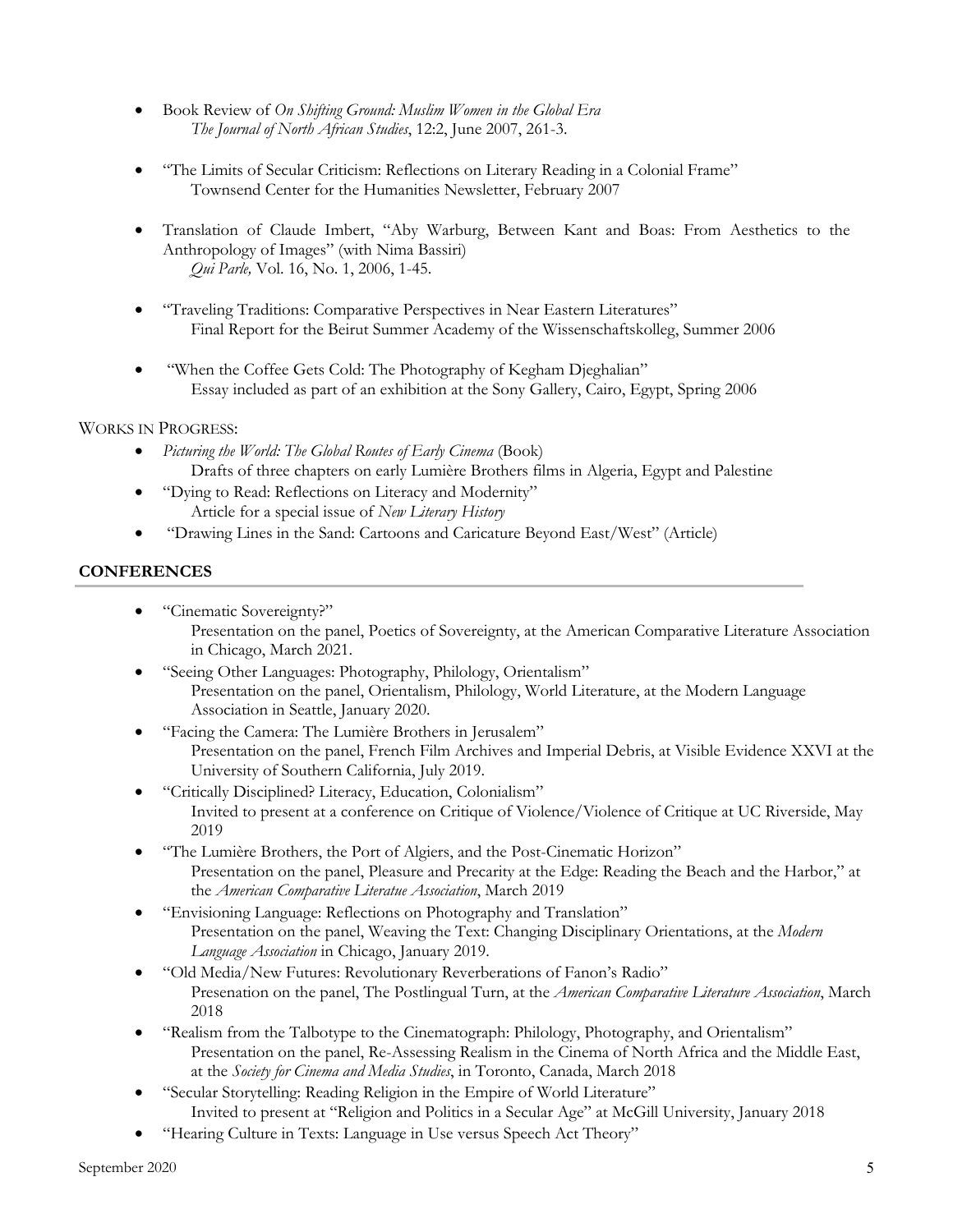Presentation on a round table organized by Michael Lucey and Tom McEnaney at the *Modern Language Association* in New York City, January 2018

- "Language-Philology-Culture: Arab Cultural Semantics in Transition" Invited to present at the European Research Council Workshop in Bamff, Scotland, July 9-12, 2017
- "Envisioning Language: Reflections on Photography and Translation" Presentation on the panel, Translation Media and Literature, at the *American Comparative Literature Association* in Utrecht, Holland, July 6-9, 2017
- "Dying to Read: Reflections on Literature and Modernity" Invited to present in the Department of Cultural Studies and Oriental Languages at the University of Oslo, Norway, June 12-15, 2017
- "What Makes a Man?: Sexuality and Representation in Europe-Middle East Encounters" Invited to present as part of a conference on the work of Rashid El-Daif and Joachim Helfer, ICI Berlin, May 18, 2017
- "The Hermeneutics of Hermeneutics" Presentation at a workshop dedicated to the work of Saba Mahmood, UC Berkeley, March 27-28, 2017
- "Envisioning Futures: Placing Palestine in the Videos of Larissa Sansour" Invited to present at a summer academy in Tunis, Tunisa, Summer 2016.
- "Aesthetic Theology: Reflections on Literary Reading and the Virtues of Indecision" Presented on the panel Reading Religiously II at the *American Comparative Literature Association* at Harvard University, March 2016
- "The Shape of the Word: Reflections on Language and Matter" Invited to present on an opening panel as a part of an international academy "World Scripts: Concepts and Practices of Writing from a Comparative Perspective" at the University of Cape Town, August 2015
- "Seeing the Moment: Visuality and Revolutionary Time" Invited to present concluding remarks at the conference, Writing Histories of Now: Modern and Contemporary Middle East Art and Architecture, in the Department of Art and Visual History, Humboldt University, Berlin, Germany, July 2015
- "Excavating Translation: Archeology, Philology, and the Force of Literary Frames" Presented at a research colloquium for Turning Points at Philipps-Universität Marburg, June 2015
- "After Postcolonialism? Literary Aesthetics and the Arab Spring" Presented on the panel, Postcolonial Redux, at the *American Comparative Literature Association* in Seattle, Washington, March 2015
- "Old Media/New Futures: Fanon and the Arab Spring" Participant at a workshop at Bishops Ranch in Sonoma, California, as part of the UCHRI Humanities Studio Regulating Sex/Religion, March 2015
- "Drawing Lines in the Sand: Cartoons and Caricature Beyond East/West" Public Lecture at the Arab Comics Symposium at Brown University, February 2015
- "Whispers at the Limits of Literary Modernity: Taha Hussein and the Intimate Bonds of Pre-Literary Publics"

Invited to present at a panel on secularism at the *Modernist Studies Association*, Pittsburgh, November 2014

• "Sex and the Archive"

Invited as a participant in a workshop organized by the UCHRI Humanities Studio on Regulating Sex/Religion at the University of California, Santa Cruz, May 2014

- "Reading Against Worlds: Taha Hussein and the Narrative Limits of a Literary Life" Presented on the panel, Re-Reading Capital, at the *American Comparative Literature Association* at New York University, March 2014
- "Literary-Theological Fragments: Reflections on Secularism and Aesthetics" Invited to a roundtable session organized by Susan Stanford Friedman on "Religion, (Post)Secularism, Religion," at the *Modern Language Association* in Chicago, 2014
- "Arab Itineraries in Early Cinema"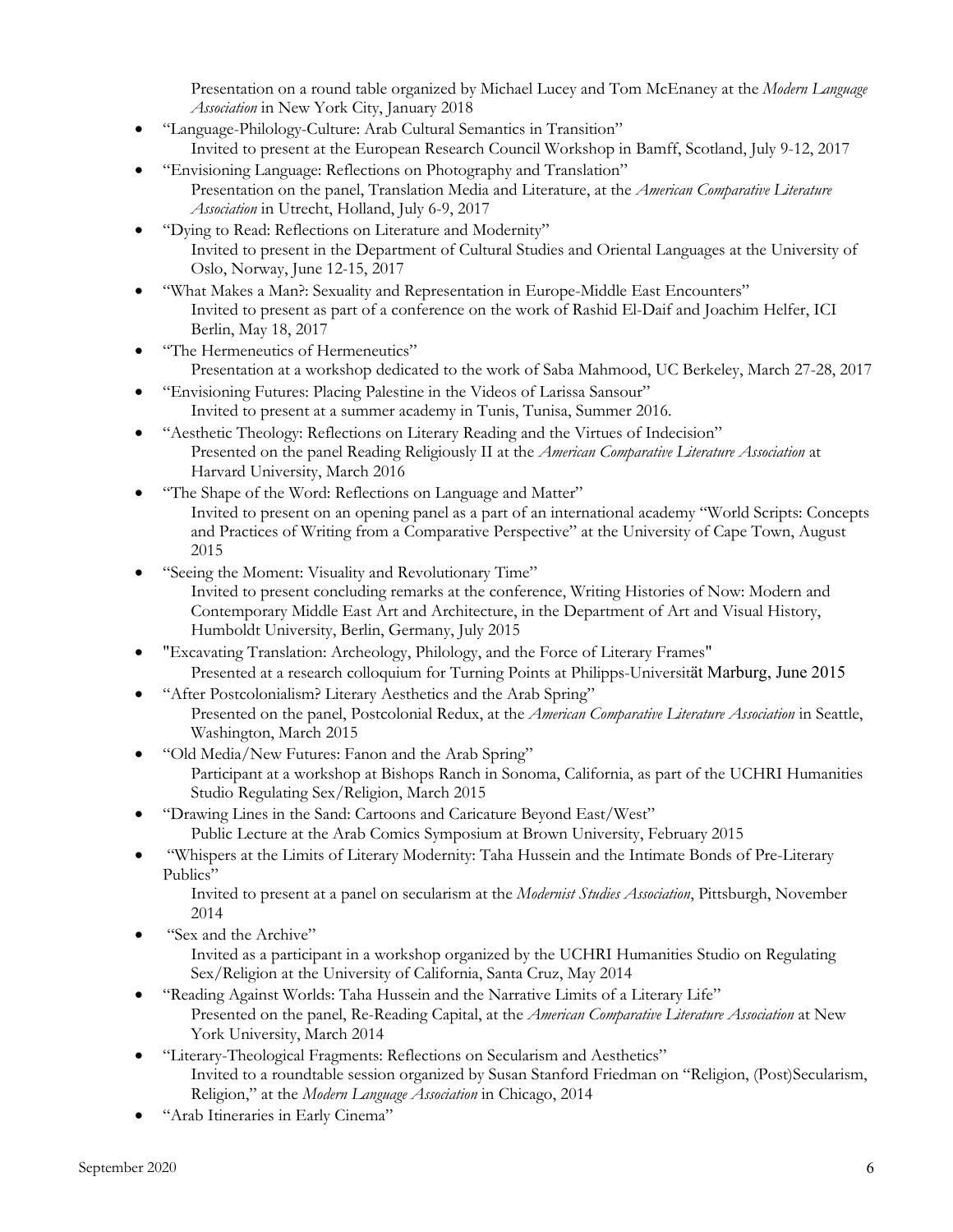Invited to present at Un/fixed Itineraries: Film and Visual Culture from Arab Worlds, University of California, Santa Cruz, October 2013

- "Theory and Practice of Comics Pedagogy" Invited to a roundtable at the International Comic Arts Forum, Portland, Oregon, May 2013
- "Between Entextualization and Hermeneutics: Jean-Joseph Marcel, *La Décade Égyptienne* and the Place of Reading in World Literature"
	- Presented at Lingua Franca: Explorations of the Literary Geography of the Mediterranean at the Wissenschaftskolleg zu Berlin, May 2012
- "From Twitter to Tom-Toms: Fanonian Reflections on #Jan25" Invited to present on the panel, Tweeting the Revolution: Literature, Media and the Postcolonial End, at the *Middle East Studies Association* in Washington, DC, November 2011
- "Disciplines, Ethics, Literature: Translations and Transformations of Adab in Colonial Egypt" Invited to present at the Third Annual Teaching Arabic Literature Conference, Columbia University, May 2011
- "How Adab Became Literary: Orientalism, New Humanism, and the Empire of World Literature" Presented on the panel, The Terms of World Literature, at the *American Comparative Literature Association*  in Vancouver, BC, March-April 2011
- "The World of World Literature" Invited to participate in the workshop, Secular Politics, Law and Islam in the Middle East, sponsored by the Center for Middle East Studies at the University of California, Berkeley, May 2010
- "The Constraints of Democratic Criticism" Invited to present a paper at the conference, What is Democracy?, sponsored by the Department of Philosophy at the University of Oregon, Eugene, May 2010
- "Close-Up: Palestinian Cinema from the Lumière Brothers to Elia Suleiman" Invited to present at an international conference on the Oslo Accords, sponsored by the Norwegian government at the Litteraturhuset in Oslo, Norway, June 2009
- "Provincial Cosmopolitanism: Literary Bonds in Taha Husayn's *The Man of Letters* [Adib]" Presented on the panel, Non-Western Literary Modernities, at the *American Comparative Literature Association* at Harvard University, March 2009
- "The Secular Bonds of World Literature: André Gide, Taha Husayn and the Literary Imagination of Religious Difference"

Presented on the panel, Arabic Literature as World Literature, at the *Modern Language Association* in San Francisco, December 2008

- "Re-fashioning Moral Subjects: The Rhetoric of Failure in Nineteenth-Century Egyptian Education" Presented on the panel, Minding Others: Intelligible and Post-Orientalist Egyptian History, at the *Middle East Studies Association* in Montréal, Canada, November 2007
- Seminar for Experimental Critical Theory at the University of California, Irvine, August 2007 Selected to participate in a summer institute on the topic of Political Theologies
- Arabic Without Walls Workshop at the University of California, Davis, August 2007 Selected to participate in a teacher-training workshop with Mahmoud al-Batal
- "Egyptomania or Cinephilia: The Lumière Brothers in Egypt" Presented on the panel, Trans/national Cinephilia, at the *American Comparative Literature Association*, Puebla, Mexico, Spring 2007
- "The Invention of Ignorance: British Critiques of Qur'anic Education in Egypt" Participant in the *Working Group for Modernity and Islam*, Beirut, Lebanon, Fall 2006 Co-sponsored by the Wissenschaftskolleg zu Berlin and the Anis Makdisi Program in Literature
- "Secularity, Realism and the Limits of Empire: Epistemological Otherness in Najib Mahfuz's *Qasr al-Shawq*"

Presented on the panel, Realism's Others, at the *American Comparative Literature Association*, Princeton, NJ, March 2006

• "The Limits of Secular Criticism: Towards an Analysis of Reading's Other" Participant in the *Working Group for Modernity and Islam*, Alexandria, Egypt, Summer 2004 Co-sponsored by the Wissenschaftskolleg zu Berlin and the Swedish Institute in Alexandria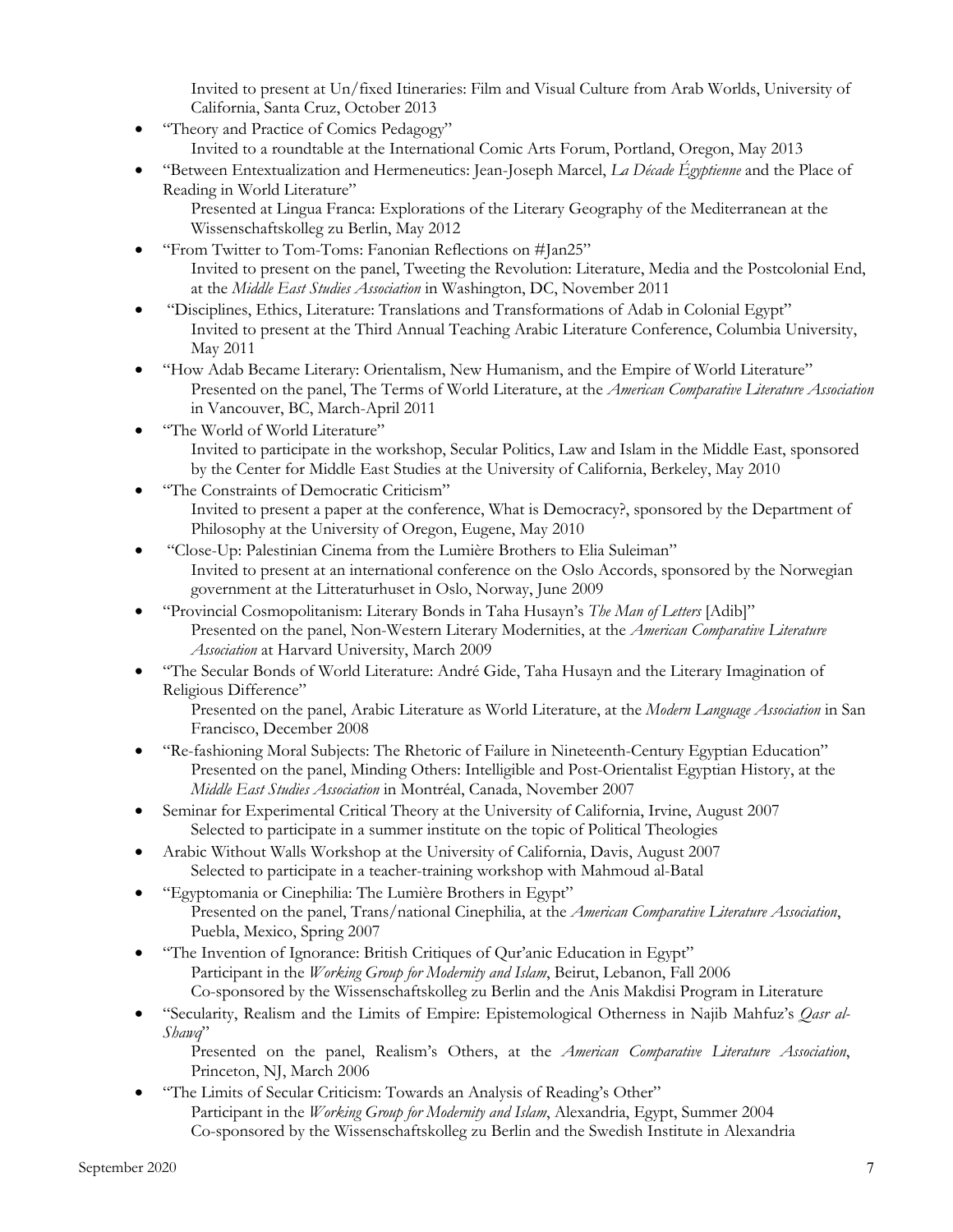• "Deserted Histories: The Great Pyramid and Early Film Form" Presented at a Film Studies Conference on Film Historiography, April 2003

# **INVITED SPEAKER**

- "Close-Up: The World—Reflections on Media and Scale" Public Lecture at UC Davis, Department of Comparative Literature, May 2019
- "Seeing World Literature Otherwise: Global Visions of Early Cinema" Public Lecture at Kenyon College, April 2019
- "Close-Up: The World—Reflections on Media and Scale" Public Lecture at Yale-NUS in Singapore, March 2019
- "Reading Realism, Reading Religion" Public Lecture at the Sawyer Seminar at the University of California, Berkeley, February 2019.
- "A World Beyond Language? The Global Dissemination of the Cinematograph" Lecture in the Department of English and Comparative Literary Studies at the University of Warwick, November 2018.
- "Secular Storytelling: Reading Religion in the Empire of World Literature" Keynote Lecture for the Warwick World Literature Vacation School on "What Next for World Literature?" September 2018
- "Facing the Camera: Placing Palestine in a History of Film Form" Public Lecture at Berliner Seminar of the Forum for Transregional Studies in Berlin, Summer 2018
- "Reading Infrastructure: Format, Media, Text" Anniversary Lecture for *META* Journal at University of Marburg, Summer 2018
- "Re-Framing Orientalism: The Global Itineraries of the Lumière Brothers" Public Lecture in the Department of Comparative Literature at the University of Wisconsin, Madison, November 2017
- "In the Shadow of World Literature: Sites of Reading in Colonial Egypt" Public Lecture at the Zentrum für Literatur und Kulturforschung with a response by Zaal Andronikashvili, June 2017
- "Thresholds of World Literature: Imagining Illiteracy in Colonial Egypt" Public Lecture for the Department of Comparative Literature at the Pennsylvania State University, January 2017
- "Reading Material, or the Matter of Reading?" Public Book Talk for the Department of Comparative Literature at the University of Oregon, June 2016
- "Secular Storytelling: Reading Religion in the Empire of World Literature" Public Lecture for the Department of Comparative Literature at the University of California, Berkeley, April 2016
- "Secular Storytelling: Reading Religion in the Empire of World Literature" Public Lecture at the Doha Institute for Graduate Studies in Qatar, April 2016
- "Picturing Philology: Early Cinema and Worldly Scripts" Public Lecture at the University of Cape Town, South Africa, September 2015
- "The World of World Literature: Reading the Limits of Secular Criticism" Public seminar at the Zentrum für Literatur und Kulturforschung Berlin, July 2015
- "Secular Storytelling: Reading Religion in the Empire of World Literature" Public Lecture in the Center for Near and Middle East Studies at Philipps-Universität Marburg, June 2015
- "Humanist Violence: Publics and Counterpublics in World Republic of Letters" Public Lecture in the Center for Near and Middle East Studies at Philipps-Universität Marburg, June 2015
- "Re-Framing Orientalism: The Afterlife of Cinema in Colonial Algiers" Public Lecture in the Department of Foreign Languages at San Francisco State University, December 2014
- "Humanist Violence: Publics and Counterpublics in the World Republic of Letters"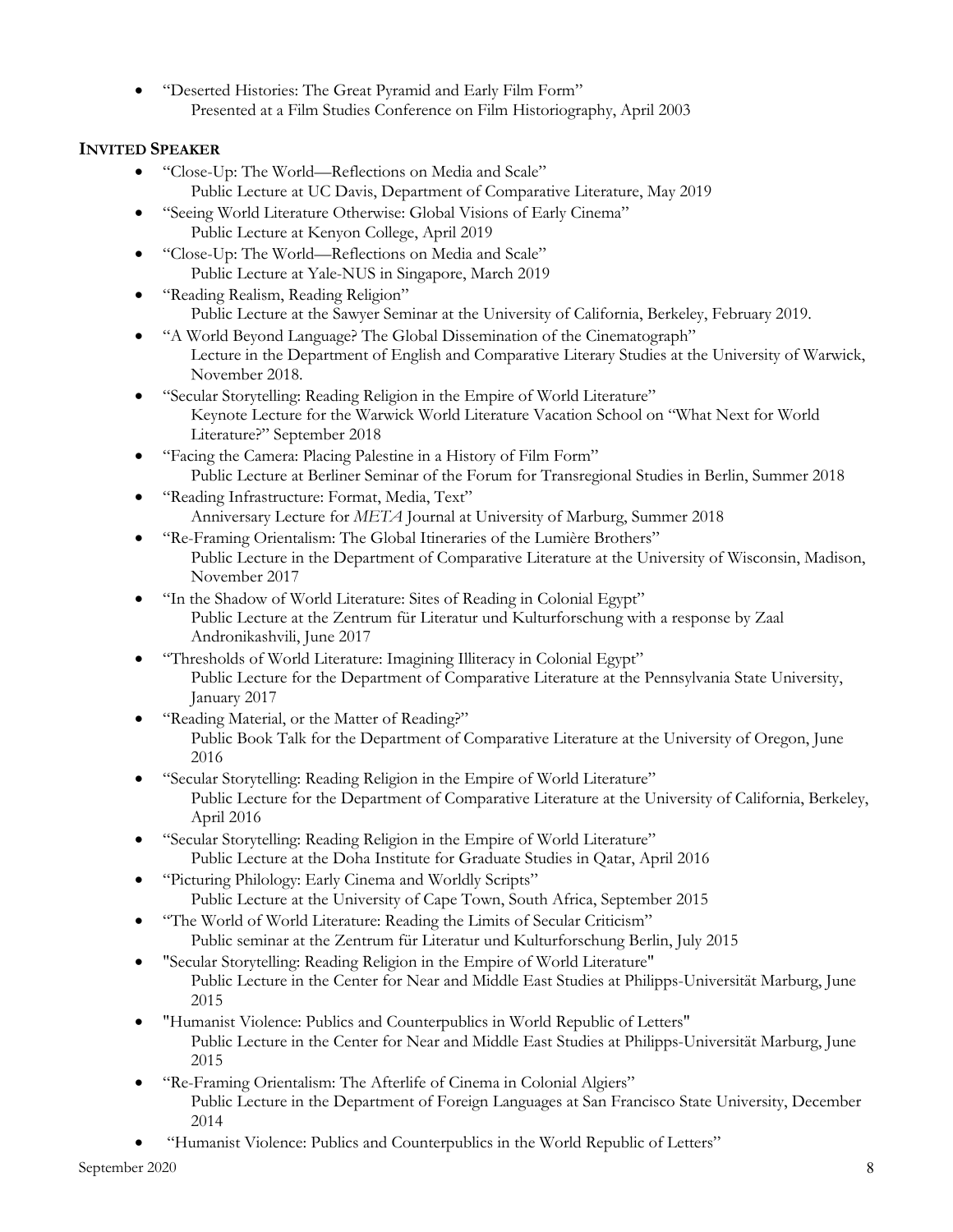Public Lecture at the Acts of Comparison Conference at Princeton University, September 2014

- "Re-Framing Orientalism: The Afterlife of Cinema in Colonial Algiers" Public Lecture in Rabat, Morocco, August 2014
- "Out of Frame: Orientalism and Early Cinema" Public Lecture as part of the Nomad Lecture Series at the University of Oregon, April 2014
- "Reading Rosetta: Objects and Texts at the Limits of Literary Culture" Public Lecture in Comparative Literature at Cornell University, March 2014
- "Provincial Cosmopolitanism: André Gide, Taha Hussein, and the Limits of World Literature" Public Lecture at the Literature Department at the University of California, San Diego, November 2013
- "Reading Rosetta: Objects and Texts at the Limits of Literary Culture" Public Lecture in the "What Matters to Me?" series at the University of Oregon, April 2013
- "Old Media/New Futures: Fanonian Reflections on the Arab Spring" Public Lecture at the Center of Translation Studies at the American University in Cairo, Oriental Hall, September 2012, http://youtu.be/8wM5dmKR4OU
- "Translation as Global Transfer of Knowledge" Respondent to Yehuda Elkana at the Max Planck Institute for the History of Science in Berlin, April 2012
- "Reading Rosetta: Objects and Texts at the Limits of Literary Culture" Public Lecture at St. Andrew's University in Scotland, April 2012
- "Inventing World Literature: André Gide, Taha Husayn and the Literary Imagination of Religion" Presented as part of the Berliner Seminar at the Wissenschaftskolleg in Berlin, November 2011
- "Queer Couplings: Formations of Religion and Sexuality in 'Alaa al-Aswani's *The Yacoubian Building* Presented to the Center for Race, Ethnicity and Sexuality Studies at the University of Oregon, April 2011
- "Cinema in the Maghreb: Between the Regional, the National and the Global" Presented to the Academy of Lifelong Learning at Oregon State University, April 2011
- "The Egyptian Revolution: Kefaya, the April 6 Movement and #Jan25" Presented at "The Arab World on Fire" sponsored by the Arab Student Union in Eugene, February 2011
- "Fundamentally German? Reflections on Multiculturalism in a Provincial Europe" Invited to give the plenary address at the German Studies Conference at the University of Oregon, February 2011
- "Debating Darwin: The Crisis of 1882 and Najib Mahfuz's *Qasr al-shawq*" Presented as part of the Society of Fellows Speaker Series, October 2008

# **ORGANIZER**

• "The Multilingual Maghreb"

Co-Organized a joint session with Karl Britto at the Modern Language Association Meeting connecting the Francophone and Arabic committees, January 2020.

- Minor/Small Literature(s): Perspectives on World Literature from Elsewhere Co-Organizer of a Summer Academy for 40 doctoral and post-doctoral scholars through the Forum for Transregional Studies and ZfL in Berlin, July 2019
- "Arabic Literature in/and Translation" Co-organized a joint session with Dima Ayoub and Anna Ziajka Staton at the Modern Language Association Meeting connecting the Translation Studies and Arabic Committees, January 2019
- "Medieval States of Insecurity" Co-organized a joint session with Michelle Hamilton at the Modern Language Association Meeting connecting the Medieval Iberian and Arabic Committees, January 2018
- "Engaging Saba Mahmood" Co-organized a workshop with Judith Butler and David Theo Goldberg for 20 scholars discussing the work of Saba Mahmood at UC Berkeley, March 27-28, 2017
- "Reconfiguring the (Non-)Political: Performing and Narrating Change and Continuity"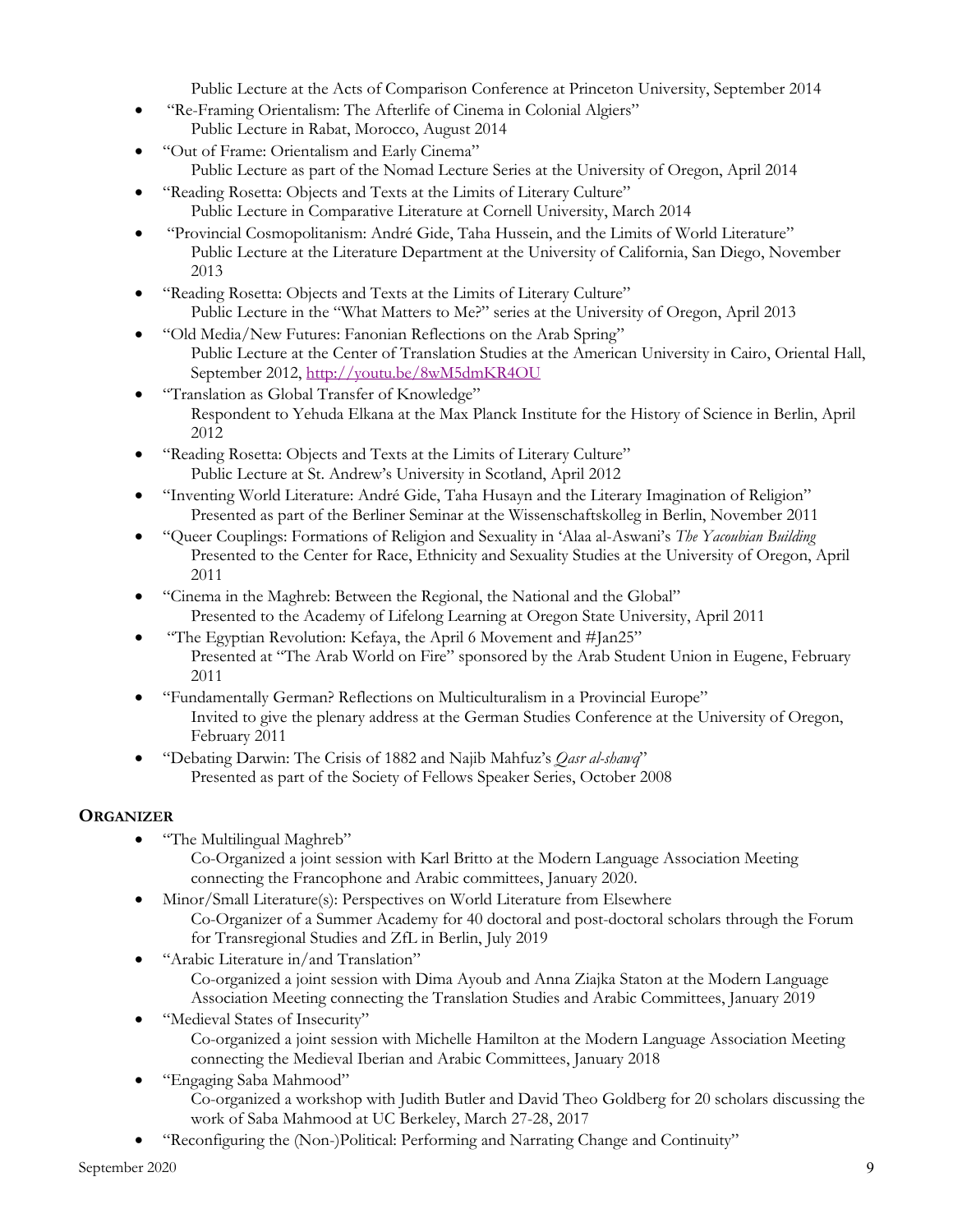Served as a tutor for an international academy convened in Tunis, Tunisia, August 28-September 4, 2016

• Public Lecture by Samera Esmeir (UC Berkeley)

Invited and organized a public lecture and seminar with Samera Esmeir through the Rutherford Initiative for Middle East Studies at the University of Oregon, May 3, 2016

- "World Scripts: Concepts and Practices of Writing from a Comparative Perspective" Member of the steering committee for an international academy convened in Cape Town, South Africa, September 4-14, 2015
- Public Lecture by Wendy Belcher (Princeton) Invited and organized a public lecture by Wendy Belcher in coordination with Comparative Literature and African Studies at the University of Oregon, April 24, 2015.
- Public Lecture and Seminar by Anjali Arondekar (UC Santa Cruz) Invited and organized a public lecture and seminar with the feminist scholar Anjali Arondekar at the University of Oregon, March 3, 2015.
- "Living Data: Inhabiting New Media" Member of the steering committee for a conference on new media at the University of Oregon, February 20-1, 2015.
- "Conflict and Mobility in the City: Urban Space, Youth and Social Transformations" Member of the steering committee for the Summer Academy convened in Rabat, Morocco, August 25- September 5, 2014.
- "Re/Reading Capital: The Value of Reading Across Traditions" Panel organizer with Tobias Warner at the American Comparative Literature Association in New York, April 2014
- Public Lecture and Seminar by Graham Harman, "Object-Oriented Aesthetics" (American University in Cairo)

Invited and organized a public lecture and seminar with the philosopher Graham Harman at the University of Oregon on January 24, 2013.

- "Aesthetics and Politics: Counter-Narratives, New Publics, and the Role of Dissent in the Arab World" Member of the steering committee for the Summer Academy convened in Cairo, Egypt, from September 16-27, 2012
- "Lingua Franca: Explorations of the Literary Geography of the Mediterranean World" Conference organizer with Elisabetta Benigni at the Wissenschaftskolleg zu Berlin on May 24-26, 2012
- "The Terms of World Literature" Panel organizer with Jason Frydman at the American Comparative Literature Association in Vancouver, April 2011

# **TEACHING**

# **University of Oregon, Eugene, OR**

Department of Comparative Literature

Assistant Professor

- COLT 103: Thinking through Images: Photography, Film, Video, Spring 2010, Spring 2011, Spring 2013, Spring 2014, Spring 2015, Spring 2016 , Spring 2018, Spring 2019, Spring 2020
- COLT 231: Literature and Human Rights, Fall 2014 , Winter 2018
- COLT 232: Animation: The Enchanted Life of Images, Fall 2018, Fall 2019
- COLT 305: From Culture to Habitus, Spring 2011, Spring 2013, Spring 2018
- COLT 370: Comics, Colonialism and Images of Empire, Winter 2013, Winter 2016, Winter 2019, Fall 2020
- COLT 415: Capstone Seminar: Secularism and Its Critics, Fall 2012, Fall 2013
- COLT 460/560: Major Theorists, Frantz Fanon, Fall 2018
- COLT 461/561: Colonialism and Postcolonial Theory, Winter 2011
- COLT 462/562: Orientalism, Fall 2009, Winter 2014
- COLT 470/570: Multiculturalism and Empire, Winter 2010
- COLT 614: Comparative Literature and Its Histories, Winter 2011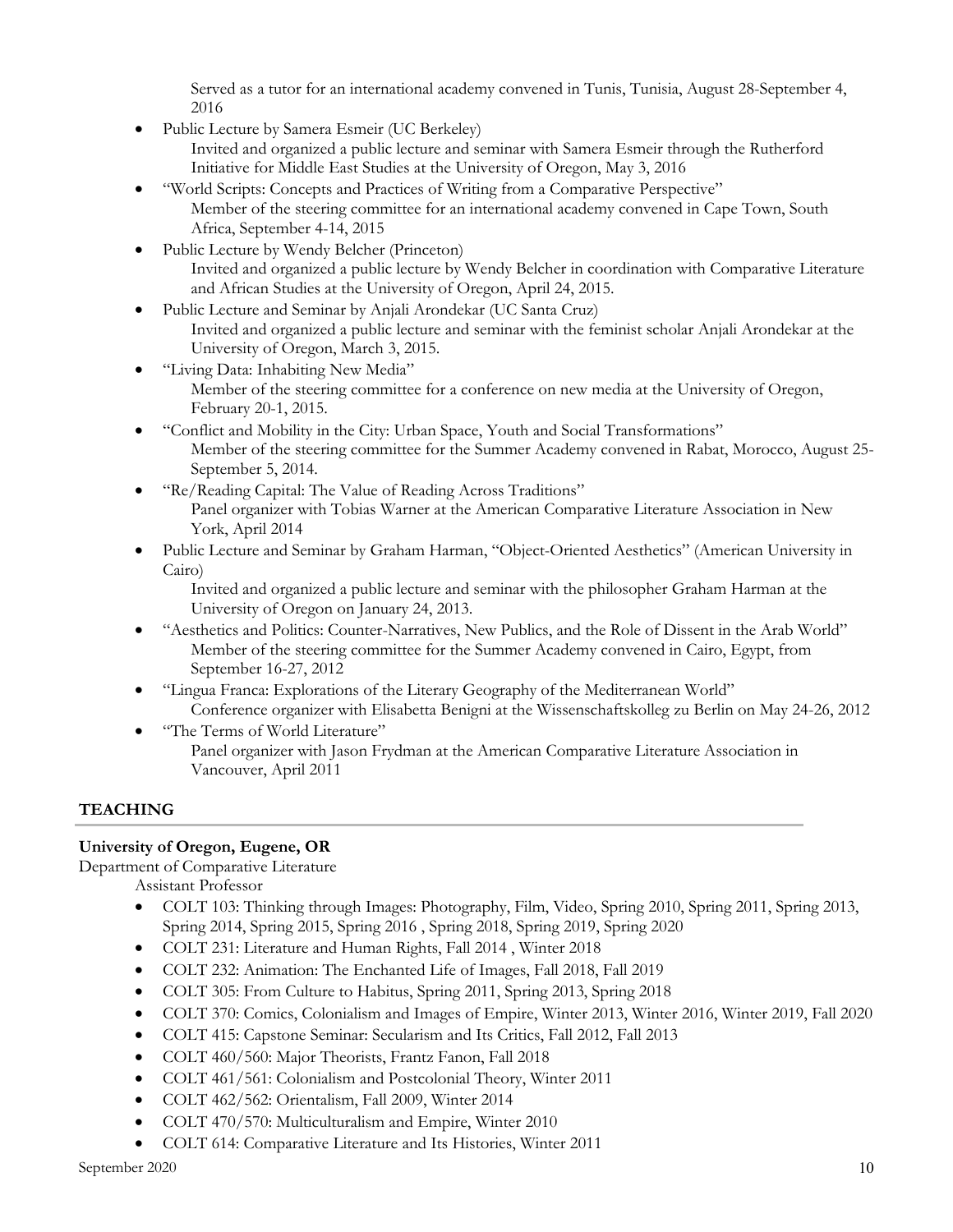- COLT 614: Aesthetics, Philology, Formalism: A Disciplinary Genealogy, Winter 2013, Winter 2015
- COLT 614: Decolonizing the Discipline? Fall 2020
- COLT 615: Comparative Literary Theory, Winter 2010
- COLT 616: Transmedial Aesthetics, Fall 2015, Fall 2017, Fall 2019

Clark Honors College

• CHC 434H: Literature and Human Rights, Fall 2009

# **Columbia University, New York, NY**

Department of Middle East and Asian Languages and Cultures

• CLME G4444.001: Secularism and Its Critics, Spring 2009

The Core Curriculum

• C 1001.54: Literature Humanities, Fall 2008

# **University of California, Berkeley, CA**

Department of Comparative Literature

Instructor

- CL 60AC: Representation, Recognition and the Politics of Multiculturalism, Spring 2008
- CL 1B: Critical Encounters: Literature, Anthropology, Critique, Fall 2005
- CL 40E: Thinking Through Cinema, Summer 2005
- CL 60AC: The Politics of Representation, Spring 2005
- CL1B: Global Reading: The Geopolitics of Literary Form, Fall 2004 Co-Instructor
- CL 1B: Narratives of Displacement: Nation and Identity in a Transnational World, Spring 2004
- CL 1B: Ground Zero: Passing on Trauma in Literature, Film and the Media, Fall 2003
- Department of Near Eastern Studies

Instructor

• AR10: Intensive Elementary Arabic, Summer 2004

# **PROFESSIONAL EXPERIENCE**

# **EDITORIAL BOARDS**

*Comparative Literature*

- Editor, Summer 2018-present
- Associate Editor, Fall 2009-Spring 2018
- Book Review Editor, Fall 2009-Fall 2018

*Syndicate Lit*

- Director, Winter 2016-present
- Editorial Board, Winter 2016-present

*Journal of World Literature*

• Editorial Board, Fall 2014-present

*Middle East—Topics & Arguments* (META)

• Advisory Board, Fall 2014- present

*Philological Encounters*

• Editorial Board, Spring 2012-present

*Qui Parle*

• Editor, Spring 2003-2006

# **REVIEWER**

*Interventions*

• Reviewer, Summer 2020

University of California Press

• Reviewer, Summer 2020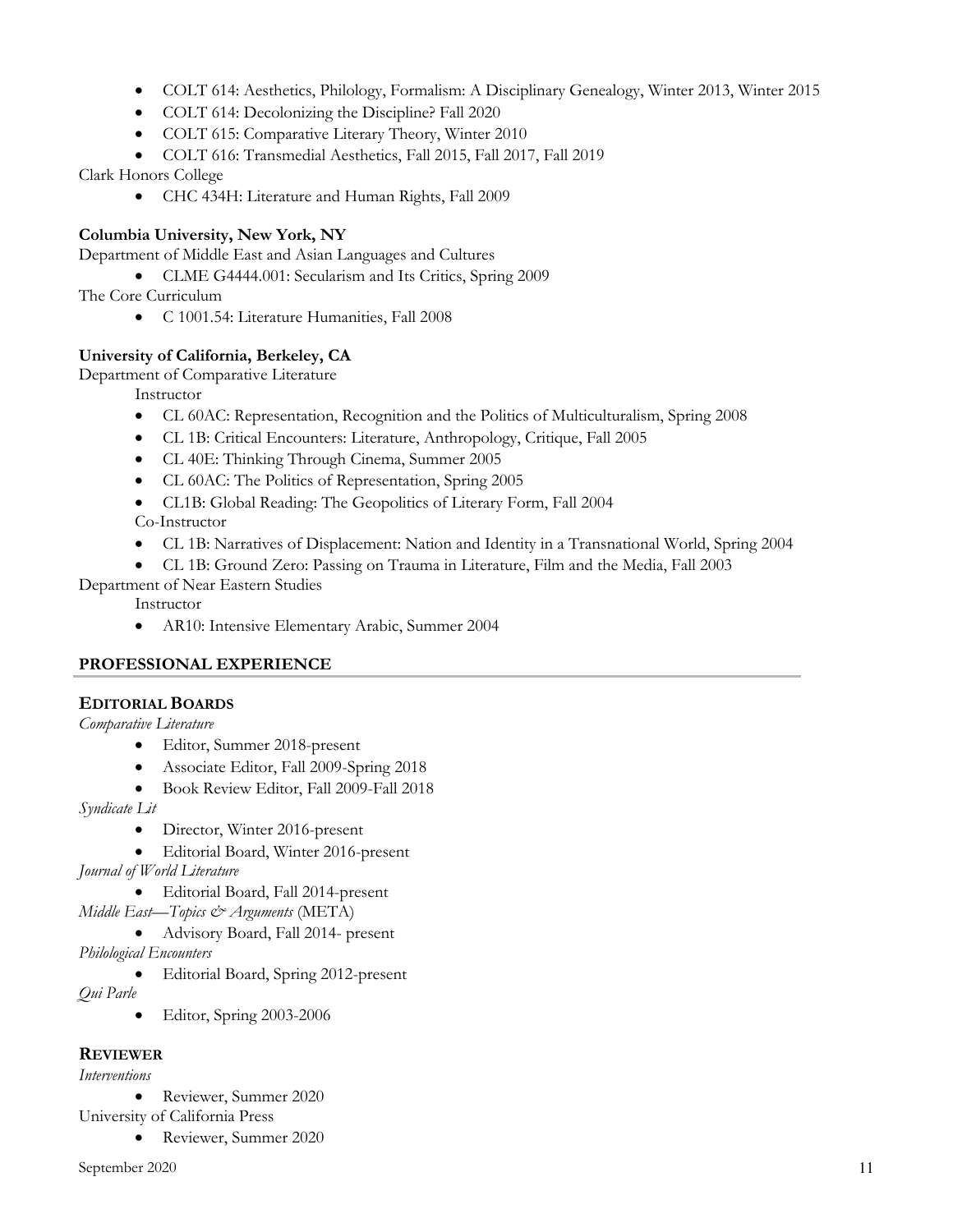*PMLA* • Reviewer, Fall 2017 Fordham University Press • Reviewer, Fall 2011, Spring 2016, Summer 2017, Winter 2019, Fall 2019 University of Chicago Press • Reviewer, Spring 2019 *Philological Encounters* • Reviewer, Fall 2015, Spring 2016, Fall 2017 Edinburgh University Press • Reviewer, Summer 2017, Winter 2019 *International Journal of Middle East Studies* • Reviewer, Spring 2017, Fall 2017 *Comparative Literature and Culture* • Reviewer, Spring 2018 *Sociology of Islam* • Reviewer, Fall 2018 *Journal of Arabic Literature* • Reviewer, Summer 2011, Summer 2014, Fall 2016 *Middle East Journal of Culture and Communication* • Reviewer, Fall 2019 *Early Popular Visual Culture* • Reviewer, Winter 2016 *Lamda Nordica* • Reviewer, Winter 2017 *Journal of World Literature* • Reviewer, Fall 2016 *Literary Compass* • Reviewer, Summer 2016 Routledge Press • Reviewer, Spring 2013 and Summer 2016 *Journal of Visual Culture* • Reviewer, Spring 2016 *Visual Anthropology* • Reviewer, Spring 2015 *Middle East—Topics & Arguments* • Reviewer, Spring 2015, Fall 2017 *African Studies Review* • Reviewer, Fall 2014 *Arab Studies Journal* • Reviewer, Spring 2013, Summer 2013 Stanford University Press • Reviewer, Summer 2010 and Summer 2011 University of Texas Press • Reviewer, Winter 2011, Summer 2011 and Spring 2012 *Journal for Transnational American Studies* • Reviewer, Summer 2010 and Summer 2011

#### **SERVICE TO THE PROFESSION**

#### **Modern Language Association**

Elected Member of the Delegate Assembly for 20th and 21st Century Comparative Literature, 2018-2021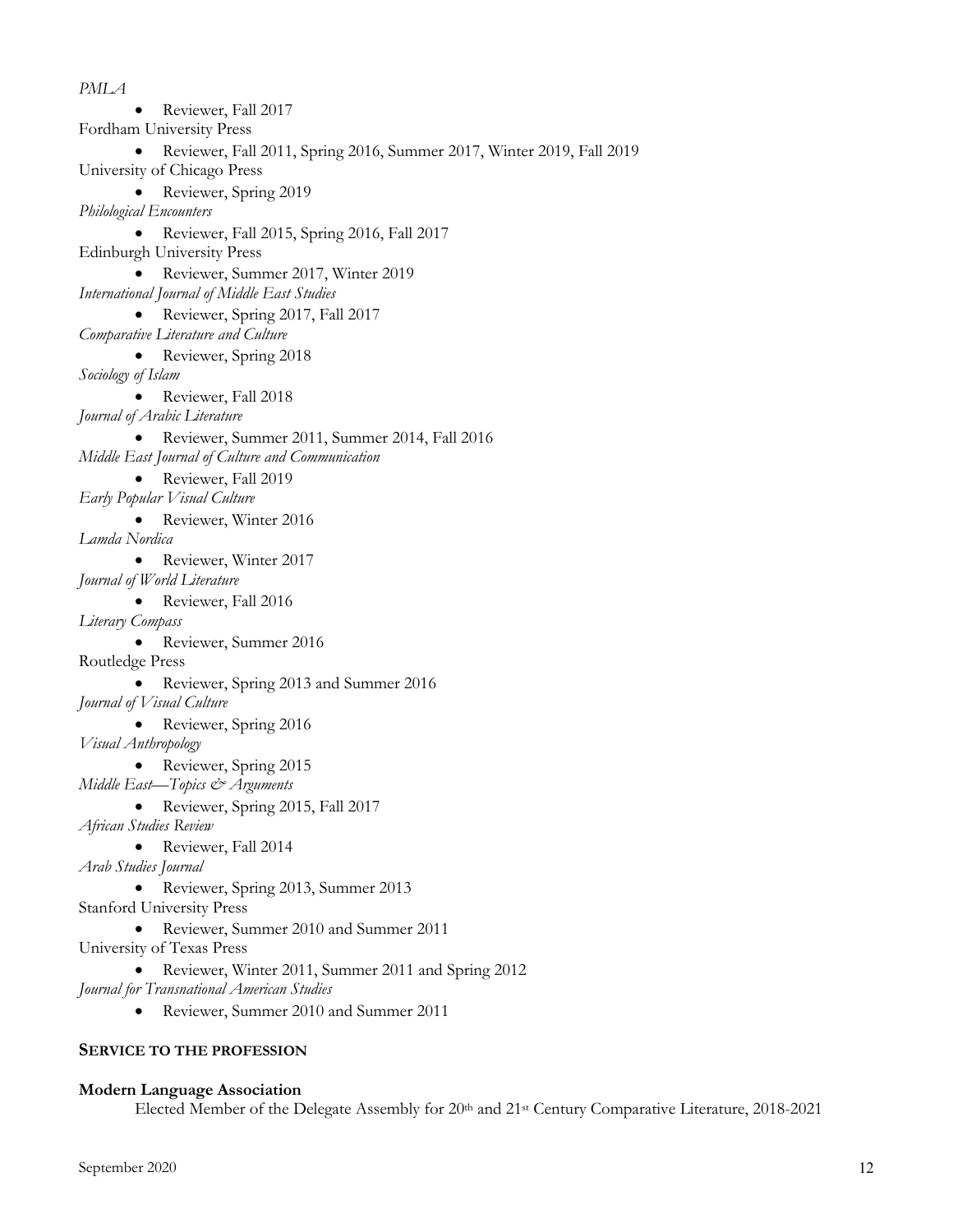Elected member of the LLC Arabic Executive Committee for the Modern Language Association, January 2017-2021

#### **External Reviewer (Tenure and Promotion Cases)**

American University of Beirut, University of Minnesota, Rutgers University, Northwestern University, Williams College, Skidmore College, University of Chicago, Doha Institute of Graduate Studies, Sabanci University, Lahore University of Management Sciences (LUMS), University of Toronto

#### **Alexander von Humboldt Foundation**

External Reader, Winter 2020

#### **Stanford Humanities Center**

External Reader, Fall 2019

## **National Endowment for the Humanities**

Reviewer, Summer 2015

#### **University of Oregon, Eugene, Oregon**

Department of Comparative Literature

Director of Graduate Studies in Comparative Literature, 2013-Spring 2016 Member of Graduate Admissions Committee in Comparative Literature, 2009-present Member of Graduate Committee in Comparative Literature, 2010-Spring 2016; Fall 2018-present Member of Comparative Literature Search Committee, Winter 2015 Media Outreach Coordinator for Comparative Literature, 2010-2011

Department of Cinema Studies

Program Faculty in Cinema Studies, 2012-present Ad Hoc Governance Committee, 2017-present Scholarly Activities Committee in Cinema Studies, 2013-2016

#### Oregon Humanities Center

Advisory Board Member, 2017-present Selection Committee for Graduate Awards, Winter 2018 Selection Committee for Faculty Awards, Fall 2018

New Media and Culture Certificate Executive Committee, 2017-present Affiliated Faculty, 2014-2017

Center for the Study of Women and Society Reviewer, Winter 2018

Program Faculty in Comics and Cartoon Studies, 2012-present Arabic Advisory Committee, 2011-present Member of Arabic Search Committee, Winter 2011 Participating Faculty in Middle East Studies, 2014-present

University Committee for Sexual and Gender-Based Violence Member, Fall 2018-present

#### *Advising*

Graduate Students: Doctoral Students from Comparative Literature Palita Chunsaengchan, Qualifying Exams, Dissertation Committee, Defended Spring 2020 Tera Reid-Olds: Qualifying Exams, Dissertation Chair, Defended Spring 2020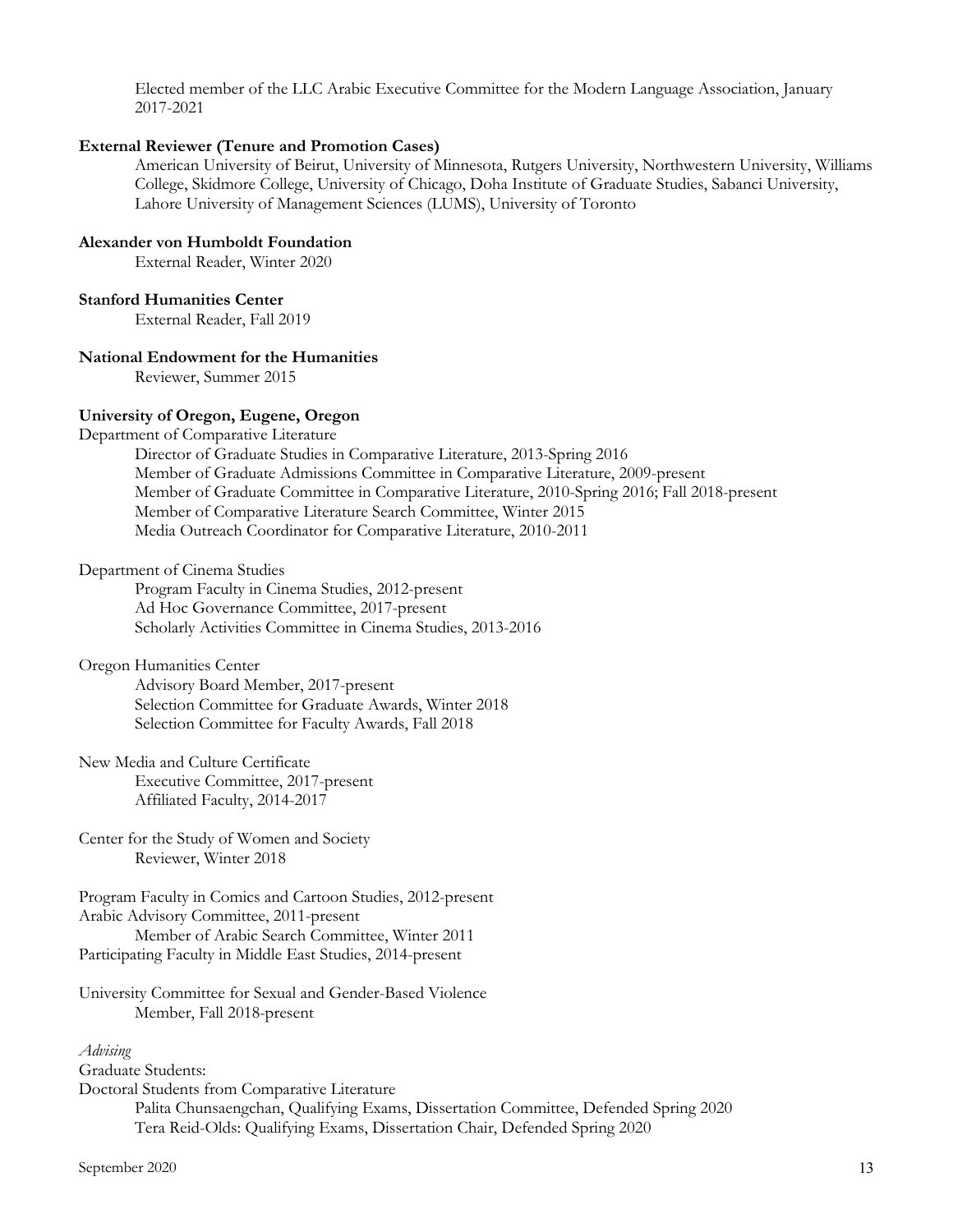Baran Germen: Qualifying Exams, Dissertation Committee, Defended Summer 2018 Sunayani Bhattacharya: Qualifying Exams, Dissertation Committee, Defended Fall 2016 Anna Kovalchuk: Dissertation Committee, Defended Winter 2017 Andréa Gilroy: Qualifying Exams, Dissertation Committee, Defended Spring 2015 Jenny Odintz: Dissertation Committee, Defended Winter 2015

Mus'ab Abdul Salam, Adviser of Record Martha Bannikov, Qualifying Exams, Dissertation Chair Michelle Crowson: Qualifying Exams, Dissertation Committee Yewulsew Endelew, Adviser of Record, Qualifying Exams, Dissertation Chair Elizabeth Howard: Qualifying Exams, Dissertation Committee Nadège Lejeune, Qualifying Exams, Dissertation Committee Jason Lester, Qualifying Exams, Dissertation Committee Joanna Myers, Qualifying Exams Ahmad Nadalizadeh, Qualifying Exams, Dissertation Chair Robin Okumu, Qualifying Exams, Dissertation Committee Devina Sindhu, Qualifying Exams, Dissertation Committee Laurel Sturgis-O'Coyne, Adviser of Record Nick Wirtz, Adviser of Record

#### Doctoral Students from Other Departments

Laura Strait (SOJC): Dissertation Committee, Defended Summer 2020 Bonnie Sheehey (Philosophy): Dissertation Committee, Defended Spring 2019 Yue Chen (EALL): Dissertation Committee, Defended Spring 2018 Dina Muhic (English), Dissertation Committee, Defended Fall 2017 Lindsey Waldrop (EALL): Dissertation Committee, Defended Spring 2017 Robert Zandstra (English): Dissertation Committee, Defended Spring 2017 Sandra Mefoude (French): Dissertation Committee, Defended Spring 2016 Judith Lechner (German): Dissertation Committee, Defended Spring 2015 Steven Norton (English): Dissertation Committee, Defended Summer 2015 Joon Park (Music): Dissertation Committee, Defended Spring 2015

Hadil Abuhmaid (SOJC): Dissertation Committee Sabina Carp (French): Dissertation Committee Rogelio Garcia (English): Dissertation Committee Anna Giannetti (Italian): Dissertation Committee Lee Moore (EALL): Dissertation Committee Alex Newsom (English): Qualifying Exams Debarghya Sanyal (English): Dissertation Committee Shuangting Xiong (EALL): Dissertation Committee

#### Masters Students

Hikari Omuro (English): Masters Committee, Defended Spring 2018 Maryam Alwazzan (Art History): Masters Committee, Defended Fall 2018 Zach Hicks (Comparative Literature): Masters Committee, Defended Spring 2017 Katrina Maggiulli (Environmental Studies): Masters Committee, Defended Spring 2016

#### Undergraduate Students:

Lida Ford: 2020, Honors Thesis Elmira Louie: 2019, Honors Thesis (Second Reader) Aubrie Cowell: 2019, Nomad Mentor, Honors Thesis (Second Reader) Patrick Riley: 2018, Nomad Mentor Bethany Kaylor: 2016, Honors Thesis Marina Claveria: 2015, Honors Thesis Charlotte Rheingold: 2015, Honors Thesis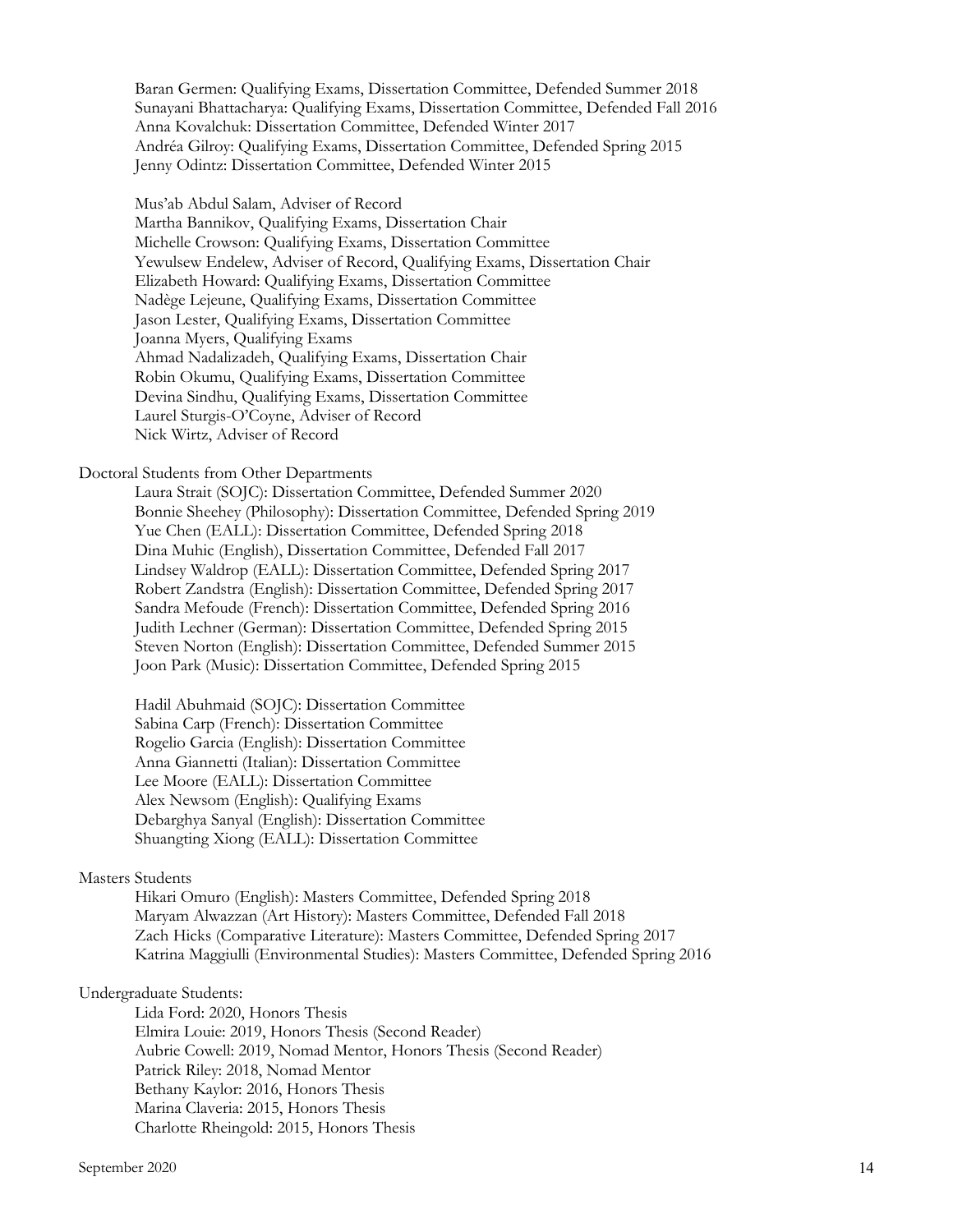Carly Uebel, 2015, Honors Thesis Olivia Awbrey: 2014, Honors Thesis Patricia Nash: 2013, Honors Thesis Kayla Meehan: 2013, Honors Thesis (Second Reader) Sarah Shimoda: 2013, Honors Thesis Diana Woodridge: 2013, Honors Thesis (Second Reader) Karim Hassanein: 2012, Honors Thesis (Second Reader)

## **Critical Language Scholarships, Tangier, Morocco**

Site Director, Spring-Summer 2011, Spring-Summer 2012

- Oversaw the operations of an Arabic language program for 39 students on full scholarships for an intensive summer study
- Coordinated with the American Legation in Tangier (TALIM), the American Institute for Maghreb Studies (AIMS), and the Council for American Overseas Research Centers (CAORC)
- Managed the payroll, budget and operations of the CLS Tangier Program, including teachers, tutors, speaking partners, community partners, host families and core staff

# **University of California, Berkeley, CA**

Townsend Center for the Humanities

- Research Assistant for the Mellon Strategic Working Group on Religion, Secularism and Modernity, 2007 Department of Rhetoric
	- Research Assistant for Professor Samera Esmeir, Fall 2006-Spring 2007

Department of Anthropology

- Research Assistant for Professor Saba Mahmood, Summer 2004-Fall 2006
- Department of Near Eastern Studies
- Project Designer for Arabic Without Walls, Fall 2003-Summer 2004

Program in Canadian Studies, Spring 2002-2004

• Film Curator

Pacific Film Archives

• Projectionist and Research Assistant, 2001-2004

## **Humanity in Action, New York, NY**

San Francisco Program Coordinator, Summer 2007-Fall 2007

- Oversaw internship program for 18 European fellows in the Humanity In Action American Core Program
- Developed and conducted a weekly program, including talks by Professor Ronald Takaki, Professor Patrick Weil, author Adam Hochschild and environmentalist Ann Riley, as well as a number of other speakers on the topic of prison reform, transgender law and community farming.

## **American University in Cairo, Cairo, Egypt**

Office of Sponsored Programs Consultant, Summer 2003 The Center for Adult and Continuing Education Presidential Intern, Fall 2000-Spring 2001 Institute for Gender and Women's Studies Editor of Newsletter, *Kawkab al-Sharq,* Fall 2000-Spring 2001

## **Brown University, Providence, RI**

Rose Writing Fellows Program Assistant Director, Fall 1999-Spring 2000 Writing and Rhetoric Fellow, Fall 1997-Spring 1999

# **Harvard University, Cambridge, MA**

Center for European Studies